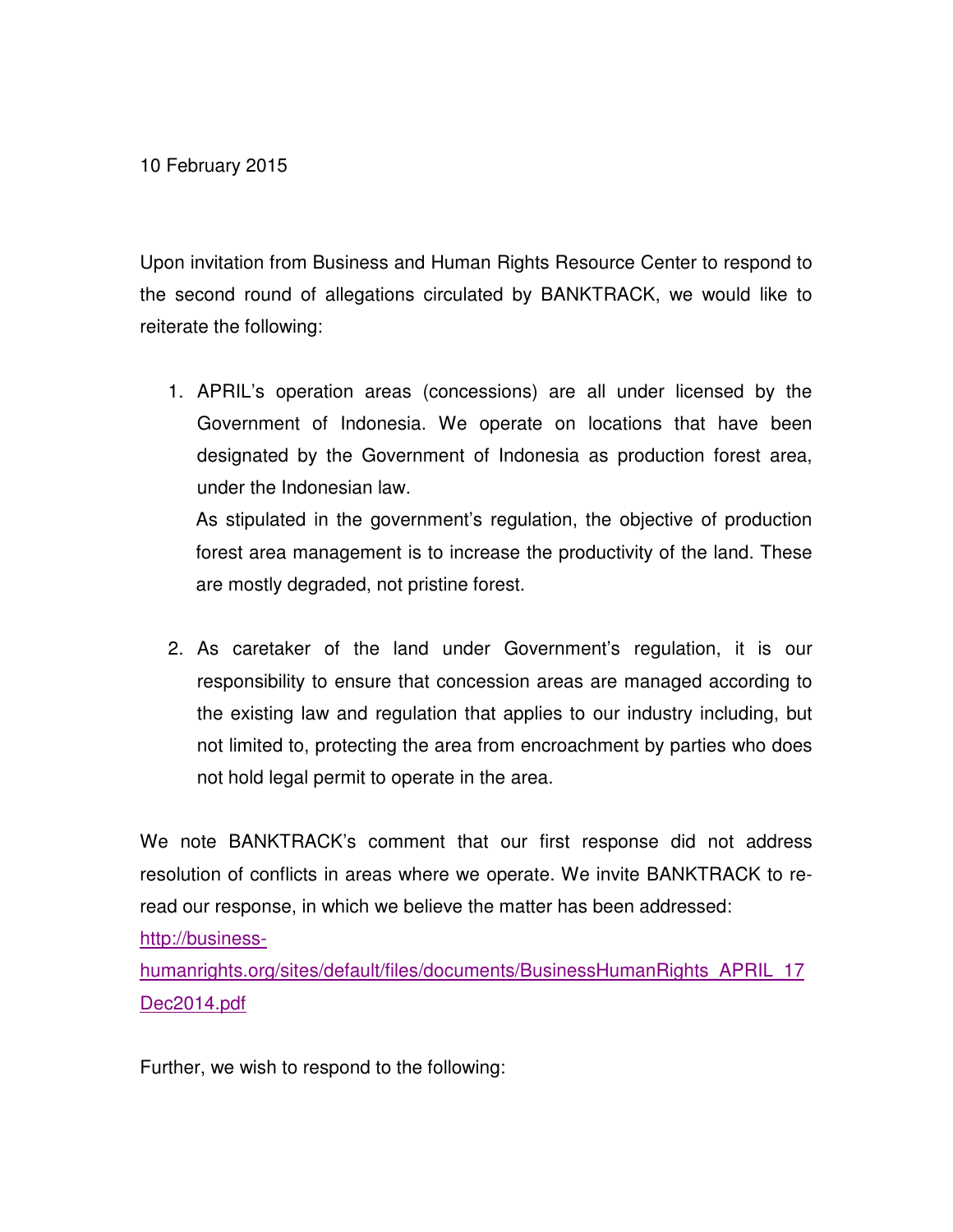1. BANKTRACK: In August 2009, three people were killed and 16 wounded while resisting private security forces linked to an APRIL subsidiary during a protest over land rights in the village of Tangun. The APRIL Group claims these people died in an accident, however this is contradicted by the findings of an independent fact-finding team and disputed by local NGOs.

APRIL: We strictly follow laws and regulations wherever we operate and maintain a strict code of corporate governance. We require all companies we do business with - suppliers or in other capacities – to be fully legally compliant as well.

Regarding the 2009 incident, we rely on the police investigation and reports of our supplier. We were informed that the supplier's employees were attacked by a group of provocateurs that demanded access to the suppliers' concession area. The gathering crowd became violent, prompting the police present to fire warning shot in an effort to disperse the crowd. The crowd scattered in several directions, including a nearby lake. Subsequent police investigations indicate that several people were later found to have drowned. The supplier cooperated fully with the investigating authorities.

2. BANKTRACK: In March 2012, a group of NGOs accused RAPP paper mill of provoking a riot by arming its 500 employees and security with machetes and heavy machinery to ambush and assault the residents of Gunung Sahilan, Riau during a conflict over 2,000 hectares of land

APRIL: While we cannot permit illegal encroachment on concession areas under our management, we are mindful that efforts to prevent encroachment can lead to confrontation. We therefore prioritize dialogue as the best way to resolve any outstanding matters, including the involvement of the law enforcement authorities and community leaders.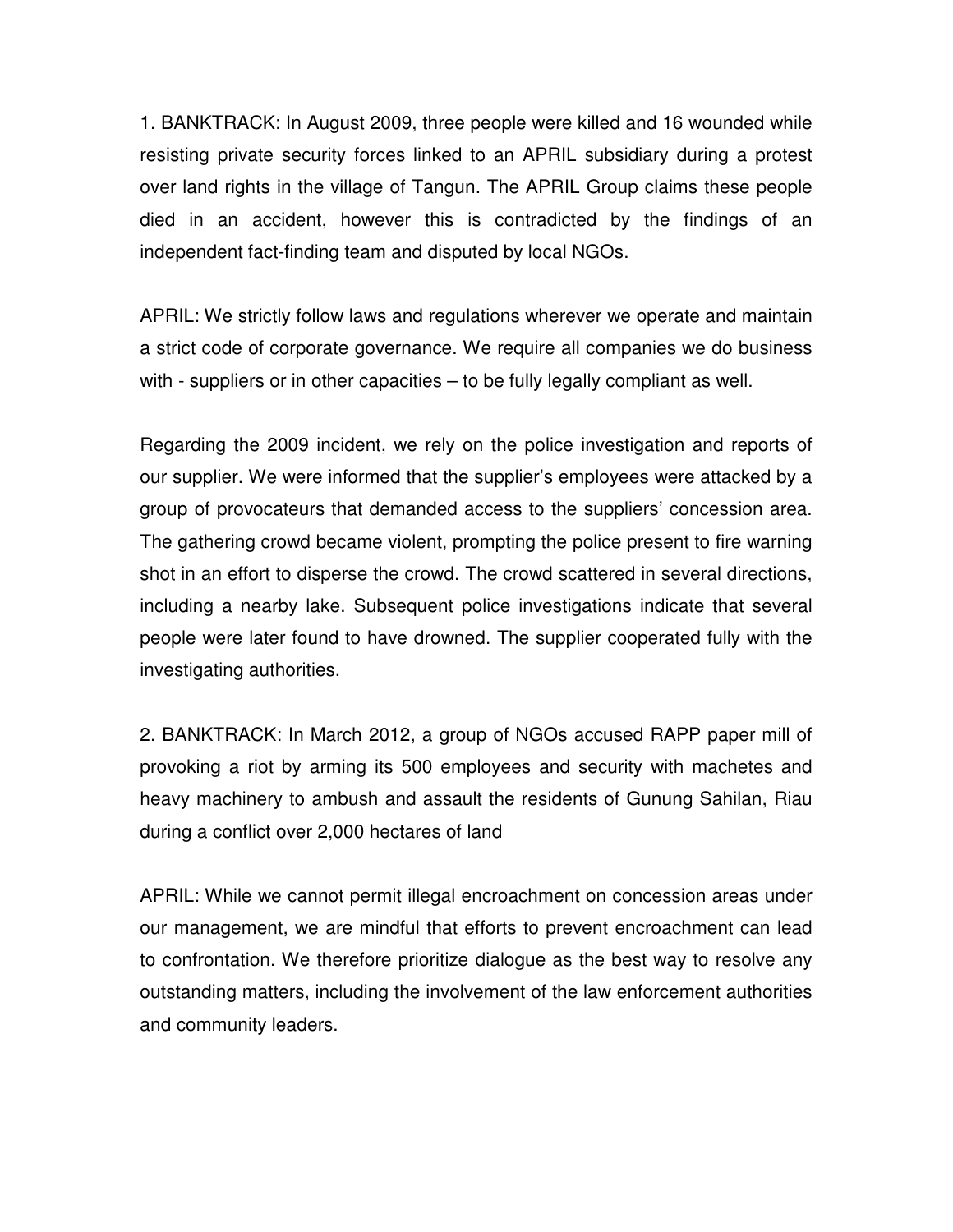The facts regarding Gunung Sahilan are clear. Following 15 years of constructive collaboration with local communities including successful agreement and collaboration on community development projects at the Gunung Sahilan area, a dispute occurred in early 2012 between our employees and outside third parties. In short: areas inside our concession had been encroached and temporary structures had been erected. Employees and contractors were in the process of removing those structures when they came under attack.

We do not, ever, condone acts of violence and always encourage parties to use peaceful, dialogue-based channels of resolution. Following the incident, a process of mediation has occurred and there have been no further confrontations.

For your reference, we include news articles from local Indonesian language publication reporting on APRIL's engagement with the community at Gunung Sahilan:

(2007) RAPP handed over new school buildings to Gunung Sahilan: http://riauterkini.com/riaupulp.php?arr=16950

(2012) RAPP and Gunung Sahilan Agreed on Resolution.

RAPP explains to residents that it cannot handover land as demanded by the villagers, as the company is only managing government's land that it does not own. http://riauterkini.com/sosial.php?arr=44901

3. BANKTRACK: Since the RAPP mill started its operations in 2011, villagers in Pulau Padang have been protesting the company's actions and demanding that the Indonesian government revoke its logging concession, which is largely located on peatland rainforests. In 2012, villagers travelled to Jakarta to seek support from the national government for an inquiry into the company's logging concession, and 28 of them sewed their mouths shut in a desperate protest. The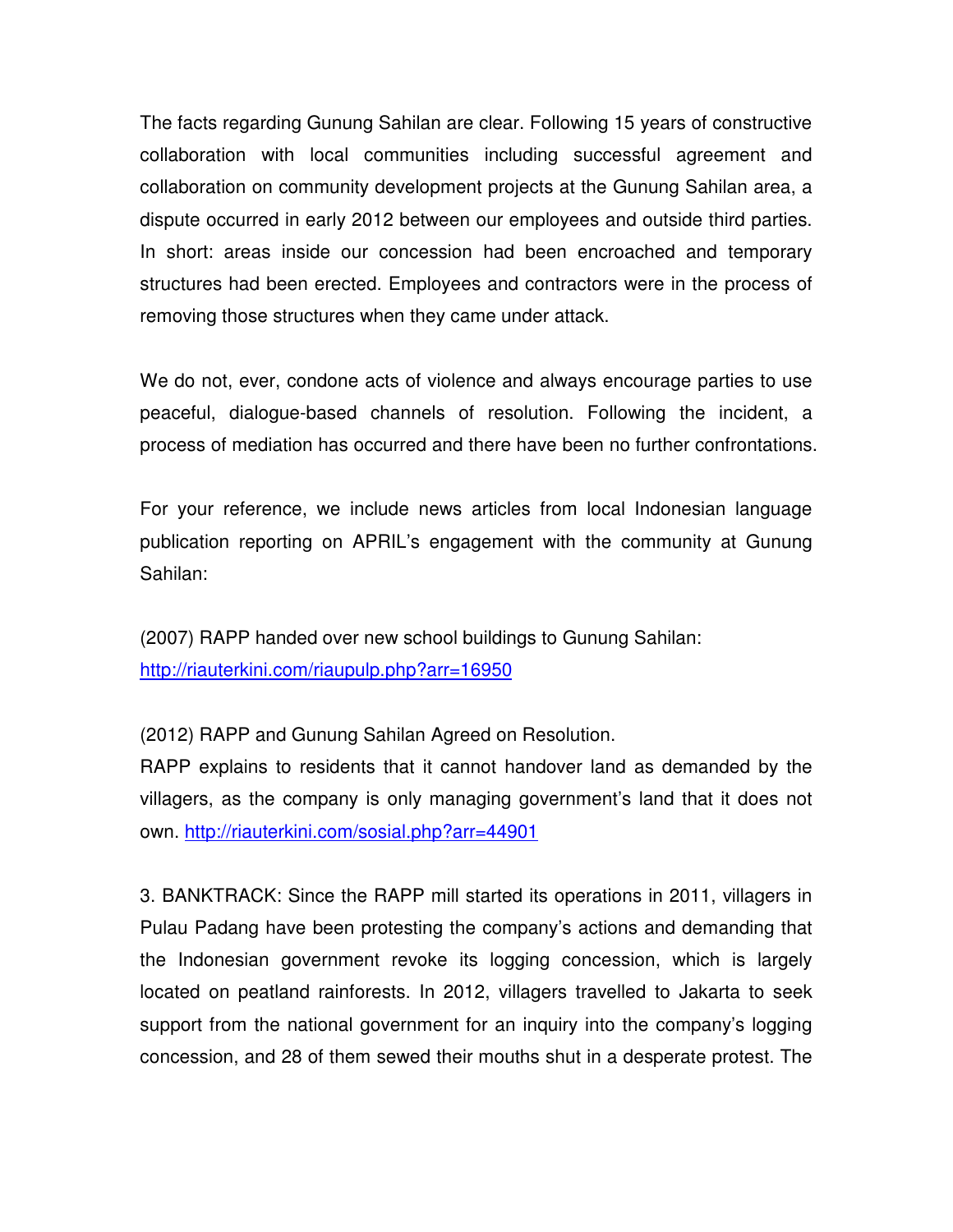conflict remains unresolved, and in January 2015 protests in the village were ongoing.

APRIL: Immediately after we were granted concession rights by the government to manage land in Pulau Padang, APRIL engaged in close consultation with community groups along with local government authorities and civil society groups. In response to protest by two groups claiming to be local Pulau Padang communities, we halted operations in late 2011. The issue was subsequently resolved following a resolution issued by the Ministry of Forestry.

During the stop-work period (approximately 12 months), RAPP continued to deliver its Community Development programs in-line with the earlier commitments made to Pulau Padang communities. While we would assert that the views expressed by the protestors do not provide a comprehensive picture of the situation in Pulau Padang, we have removed the area in question from our operations and with the government's permission, resumed operations. In total, approximately 7,200 hectares was excluded from operations for community use and infrastructure. The area that was excluded is now severely damaged and burned, as commonly happen in Indonesia when land is not properly managed and monitored.

3. BANKTRACK: The company has been found to have paid bribes to obtain illegal permits in Riau, in 2011, and Eyes on the Forest has documented apparent use of child labour in plantations owned by APRIL's supplier PT Triomas in April 2014.

APRIL: These claims are not correct. Among many other companies that were investigated relating to illegal permits, APRIL cooperated fully and transparently with the investigating authorities. The investigation involved the police, members of the judiciary and forestry department experts. The investigations of these matters found no wrongdoing or involvement in illegal activities that warranted